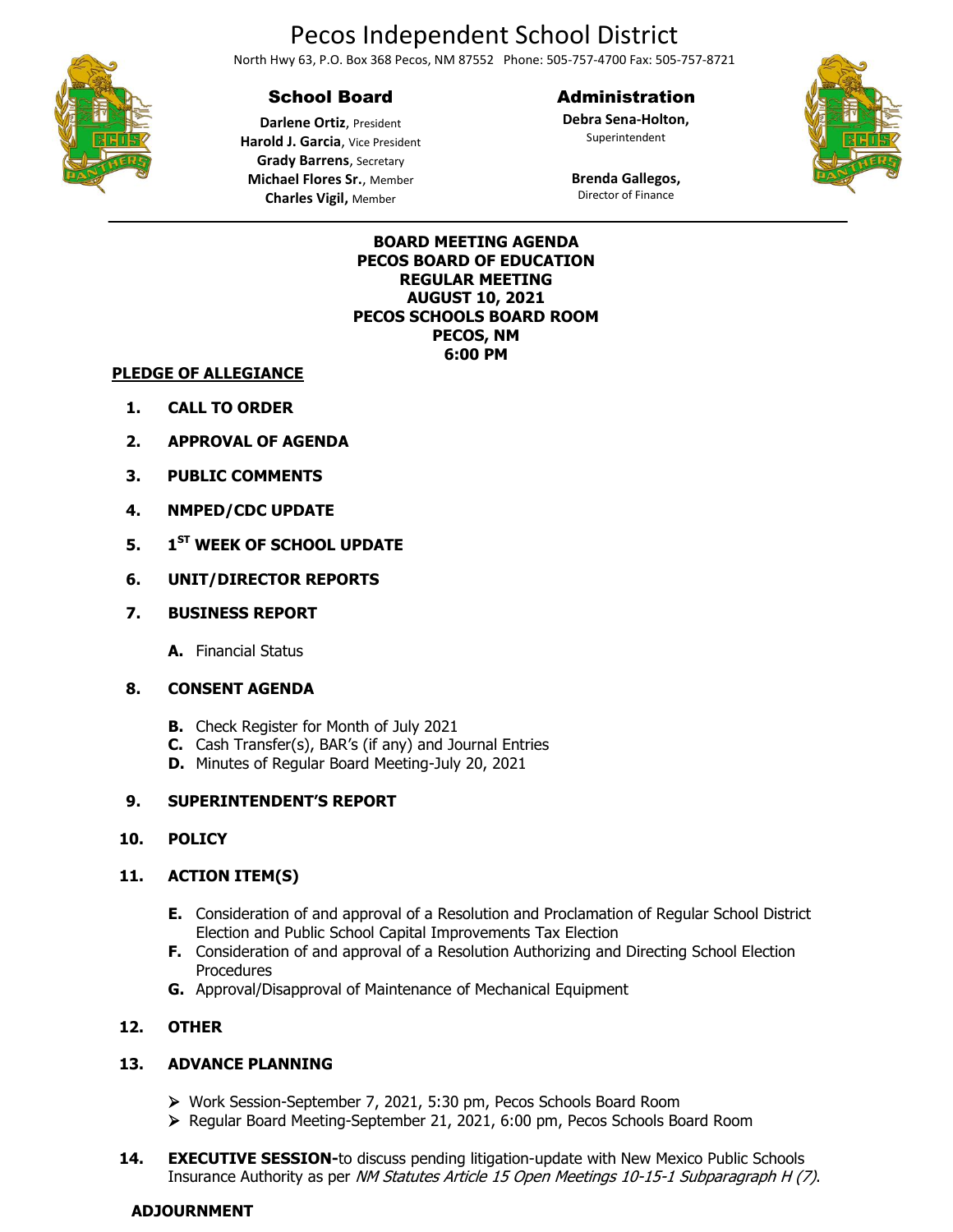### INDEX

## MINUTES REGULAR MEETING

## PECOS BOARD OF EDUCATION PECOS INDEPENDENT SCHOOL DISTRICT

## PECOS SCHOOLS BOARD ROOM PECOS, NEW MEXICO AUGUST 10, 2021 6:00 P.M.

|                                                                                                                                                                                                                                                                                                                                                  | 1              |
|--------------------------------------------------------------------------------------------------------------------------------------------------------------------------------------------------------------------------------------------------------------------------------------------------------------------------------------------------|----------------|
|                                                                                                                                                                                                                                                                                                                                                  | 1              |
|                                                                                                                                                                                                                                                                                                                                                  | $\mathbf{1}$   |
|                                                                                                                                                                                                                                                                                                                                                  | $\overline{2}$ |
|                                                                                                                                                                                                                                                                                                                                                  | $\overline{2}$ |
|                                                                                                                                                                                                                                                                                                                                                  | $3 - 5$        |
|                                                                                                                                                                                                                                                                                                                                                  | 5              |
|                                                                                                                                                                                                                                                                                                                                                  | 6              |
|                                                                                                                                                                                                                                                                                                                                                  | 6              |
| $\triangleright$ Check Register for Month of July 2021<br>Solution Cash Transfer(s), BAR's (if any) and Journal Entries<br>Minutes of Regular Board Meeting-July 20, 2021<br>➤                                                                                                                                                                   |                |
|                                                                                                                                                                                                                                                                                                                                                  | 6              |
|                                                                                                                                                                                                                                                                                                                                                  | 6              |
|                                                                                                                                                                                                                                                                                                                                                  | 7              |
| Consideration of and approval of a Resolution and Proclamation of Regular School District<br>≻<br>Election and Public-School Capital Improvements Tax Election<br>Consideration of and approval of a Resolution Authorizing and Directing School Election<br>➤<br>Procedures<br>Approval/Disapproval of Maintenance of Mechanical Equipment<br>≻ |                |
|                                                                                                                                                                                                                                                                                                                                                  | 7              |
|                                                                                                                                                                                                                                                                                                                                                  | 7              |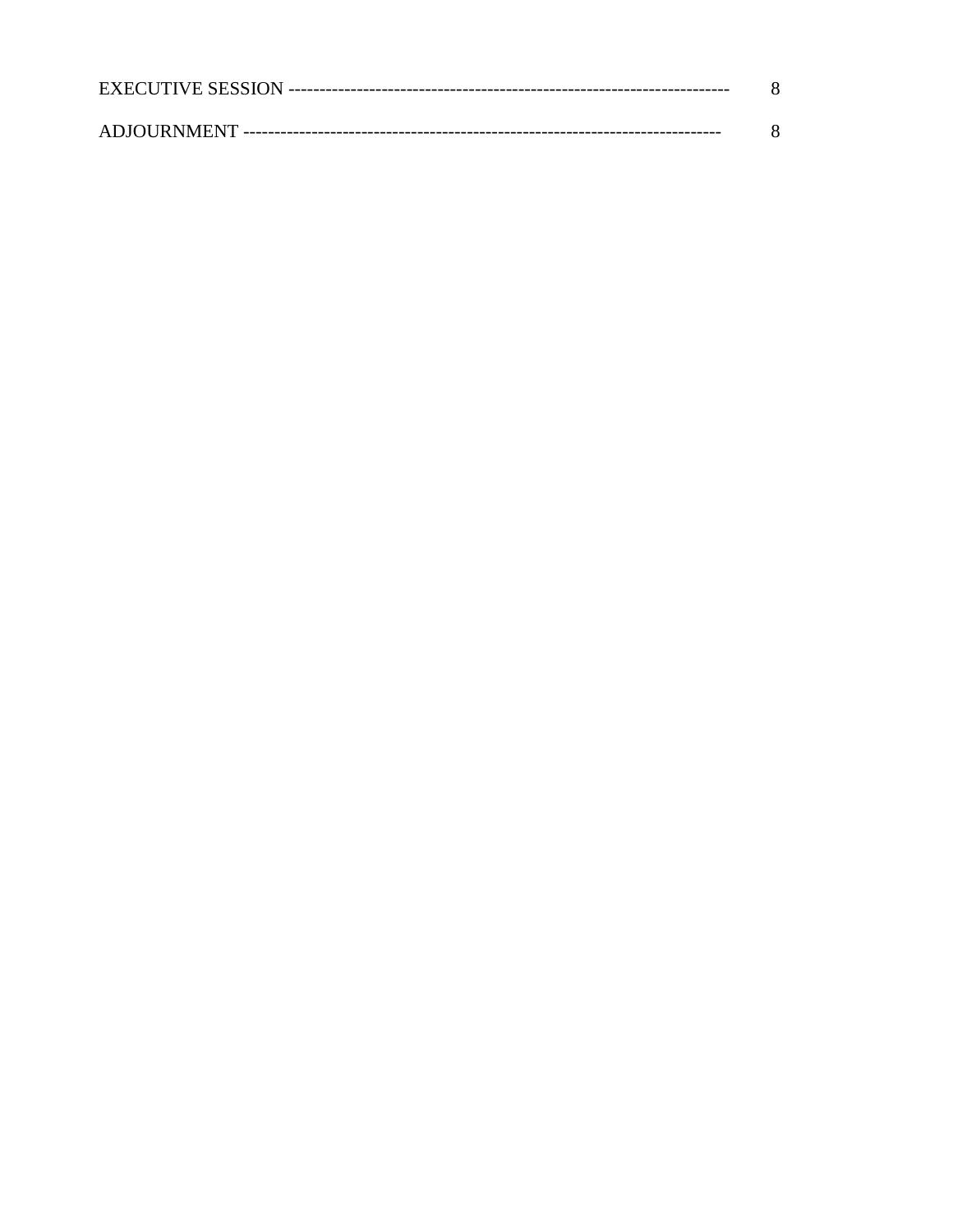#### **MINUTES**

**Regular Meeting Pecos Board of Education Pecos Independent School District Pecos, New Mexico Pecos Schools Board Room Pecos, NM August 10, 2021 6:00 P.M.**

#### **PLEDGE OF ALLEGIANCE**

#### **CALL TO ORDER**

The Vice Board President, Mr. Harold J. Garcia called the meeting to order @ 6:02 p.m.

#### **MEMBERS PRESENT**

Mr. Harold J. Garcia, Board Vice President Mr. Grady Barrens, Board Secretary Mr. Michael Flores Sr., Board Member Ms. Debra Sena-Holton, Superintendent

#### **MEMBERS ABSENT**

Ms. Darlene Ortiz, Board President Mr. Charles Vigil, Board Member

#### **OTHERS PRESENT**

Pedro Vallejo Emily Ortiz Cathy Gallegos Leslie Damon Denisha Moodley Brenda Gallegos Melissa T. Valencia-Flores

### **APPROVAL OF AGENDA**

Based on Superintendent Sena-Holton's recommendation, Member Flores motioned to approve the agenda as presented, seconded by Secretary Barrens. Motion carried unanimously, 3-0.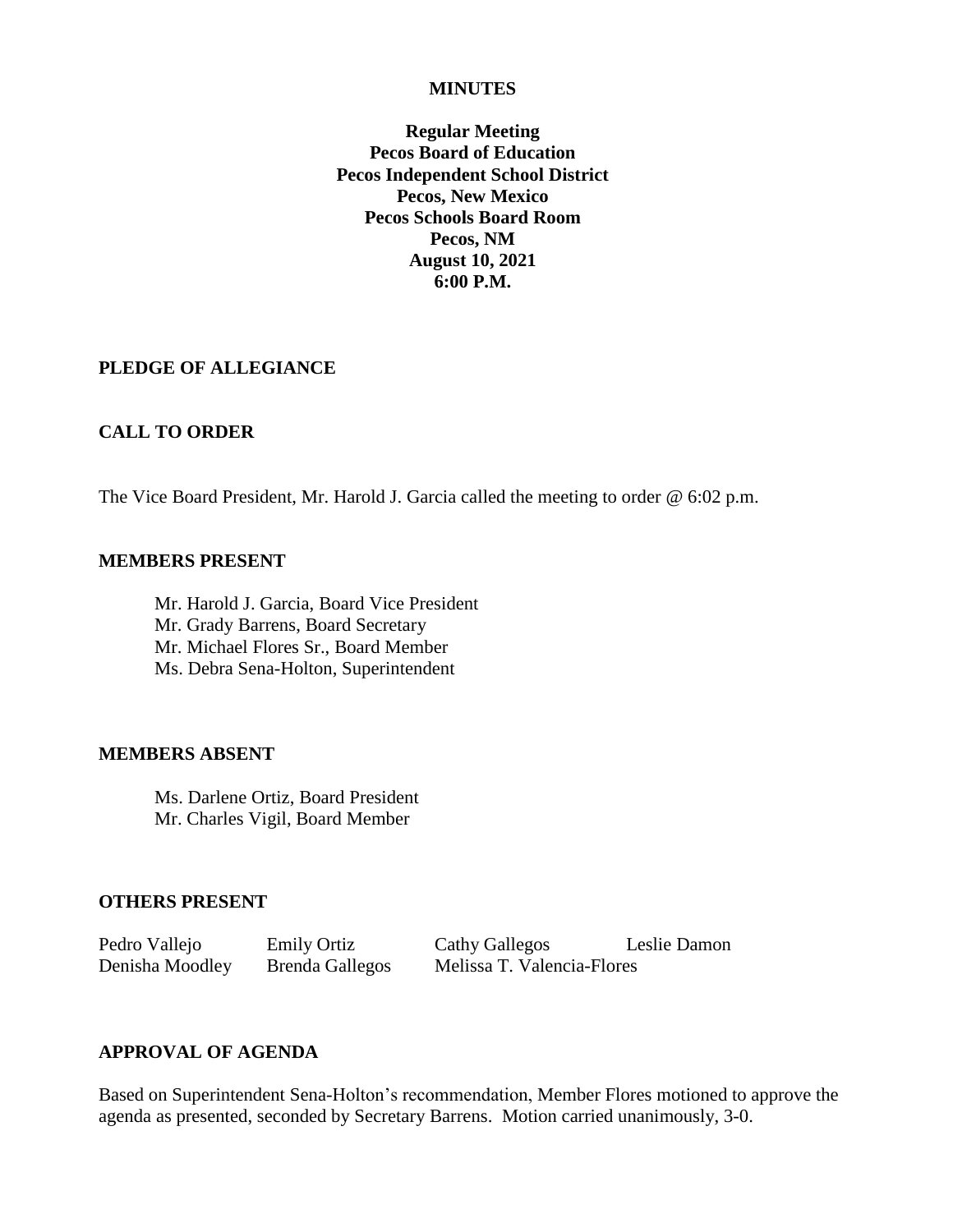### **PUBLIC COMMENTS**

None

#### **NMPED/CDC UPDATE**

Superintendent Sena-Holton notified the district is following NMPED's guidance and pointed out mask requirements: mandatory at elementary and not required for those vaccinated who can provide proof at the secondary and commented on influencing other students. She noted a similarity of the current plan to the hybrid and presented the intended goal: to open up the school district in the safest manner to ensure the most equitable learning for all students following a face to face instructional model for all Pre-K through  $12<sup>th</sup>$  grade. She announced the first day of school for K-12<sup>th</sup> grade, Pre-K Students and Staff. Superintendent Sena-Holton reported the following of all CDC, NMPED and NMDOH guidance, restated the mask requirements and mentioned the purchase of additional special sized masks for the elementary. She touched on her goal to get others vaccinated, noted NMPED guidelines are very specific when in a school-instructional setting and briefed on after school events and district enforcement. She remarked on anticipated change in the NMPED Guidance & Toolkit, noted the decision to follow the current toolkit at this point and commented on the difficulty of social distancing. Superintendent Sena-Holton spoke on the course of action for addressing students not wearing a mask, mentioned congregation and enforcement.

Vice President Garcia inquired on bus seating. Superintendent Sena-Holton acknowledged the crowding of two buses, announced the number of students a bus had on the first day and recognized a student attendance increase. She noted students are wearing a mask and bus drivers are keeping her informed. She spoke on the assignment of the school nurse, her oversight of the isolation room and mentioned the daily temperature check requirement for all staff and students.

Member Flores inquired on any areas of concern that need to be addressed arising out of the last school years remote learning. She recognized teachers comfort level with remote learning, pointed out the damage to Chromebooks as a matter of concern, highlighted on the distribution of Chromebooks & Laptops to students and mentioned storage carts. She expressed her point of view on reverting to remote learning for a short period of time, based on an increase in positive COVID cases in the state. Superintendent Sena-Holton spoke on the notion of laying responsibility on school districts to create their own rules and execute, as opposed to following NMPED guidelines.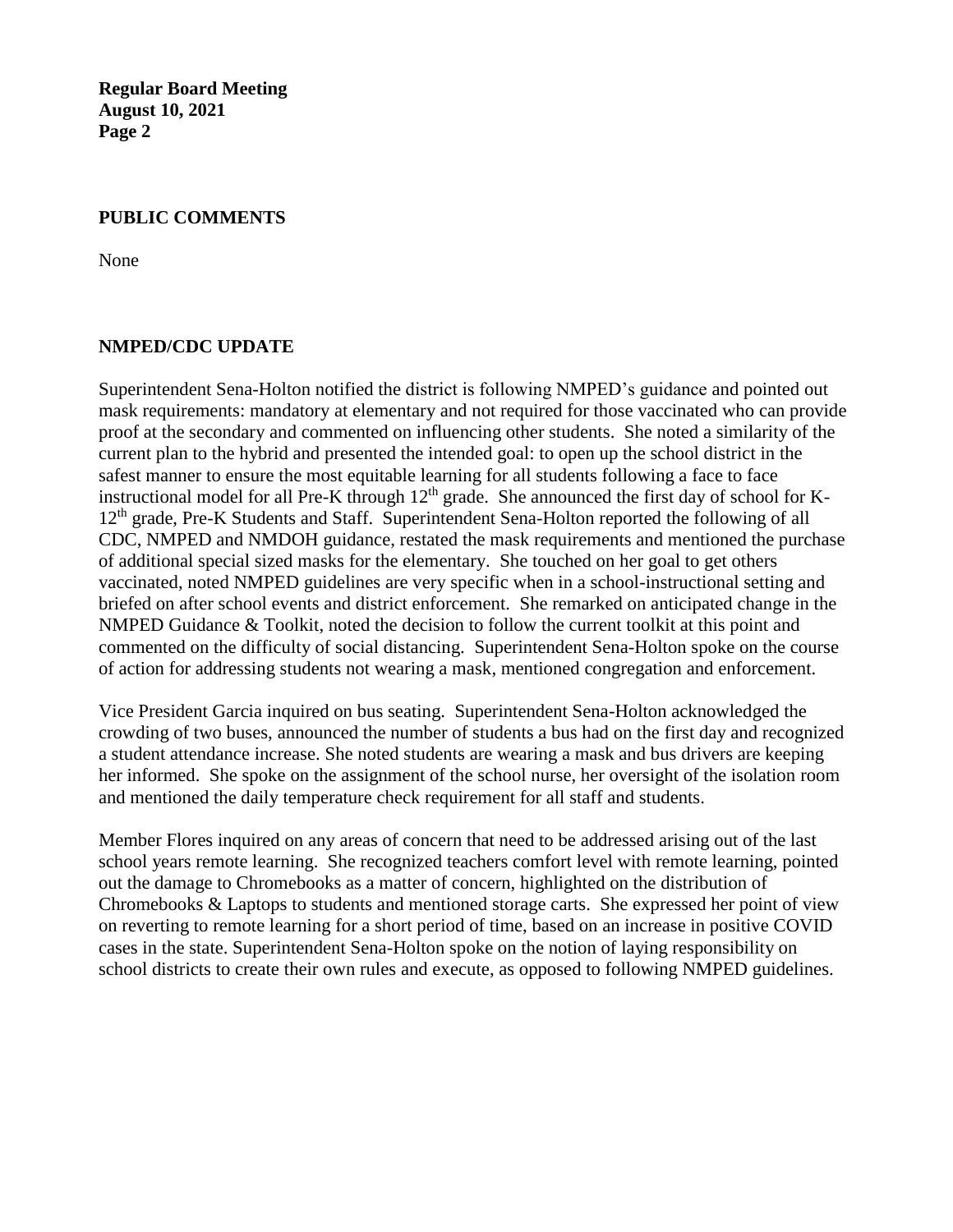## **1 ST WEEK OF SCHOOL UPDATE**

Superintendent Sena-Holton announced Principals/Directors will speak on the 1<sup>st</sup> day/week and pointed out her instruction to talk about the Professional Development they've provided for their staff, their first day with students.

## **Elementary**

Ms. Gallegos announced the week commenced with Open House on Wednesday, August 4<sup>th</sup>, remarked on the turnout and noted all complied with wearing masks. She reported two separate meetings were held to review procedures and acknowledged a great deal of positive responses. She touched on the i-Ready Professional Development and pointed out the timeframe for the diagnostic assessment, based on the availability of Chromebooks. Ms. Gallegos briefed on setting up Google Classrooms, codes and training students new to the platform. She mentioned other Professional Development topics and planning stages, to include student led parent teacher conferences. She gave a PTO-Parent Teacher Organization update. Ms. Gallegos reported the current enrollment; 204 K-5 Students and 20 Pre-K Students. She identified the reinforcement of procedures as a concentration area.

Vice President Garcia asked if the science curriculum referred to during Professional Development was part of a previous discussion concerning new curriculum. Ms. Gallegos pointed out the past discussion was social studies curriculum, conveyed the science curriculum was selected by a former Administrator, which was not utilized the previous school year. Superintendent Sena-Holton clarified the selection included a committee of teachers.

Vice President Garcia inquired on any Fatherhood initiative plans. Ms. Gallegos briefed on parent/parenting Professional Development ideas.

## **High School**

Dr. Vallejo reported the week has been great, recognized a distinction in structure with the start of the school year in comparison to the prior year, as a result of COVID. He noted the focus was reestablishing time and structure for teachers and students and review of procedures/program of operation/action plan(s)/interventions/resources etc. He mentioned the distribution of Chromebooks and touched on student intervention programs. Dr. Vallejo noted this year is the textbook adoption year, commented on the current book inventory and mentioned the modification for method of use to online access. He reported the current enrollment of 174 students, acknowledging the return of five  $13<sup>th</sup>$  graders.

Vice President Garcia inquired on any counseling concerns. Dr. Vallejo indicated there were no concerns as of yet, noted the focus is addressing student academic needs/matters and mentioned the plans to commence with student intervention services, for students in need of assistance.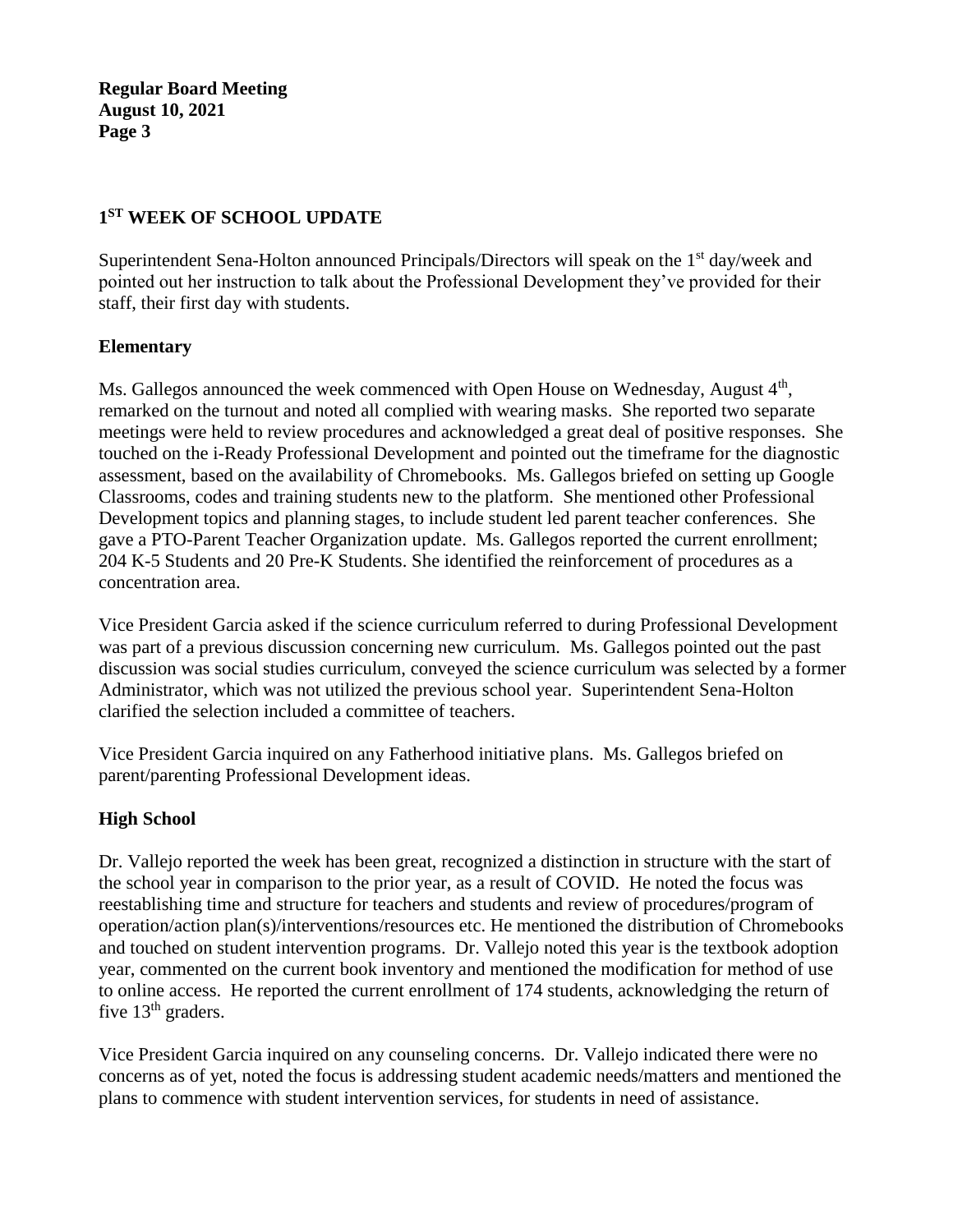Vice President Garcia asked when Dual Enrollment Classes begin. Dr. Vallejo informed on the administration of the LCC-Luna Community College and SFCC-Santa Fe Community College Accuplacer Exam and mentioned the anticipated date classes begin.

Vice President Garcia inquired on the utilization of only the two institutions mentioned. Dr. Vallejo reported an expansion to the traditional Dual Credit options, discussed the addition and design of an MC3 Program, basically a vocational career technical education program.

## **Middle School**

Ms. Moodley presented the Professional Development Activities; Team Building and Instructional Strategies. She conveyed all staff took part in the Team Building Initiative and highlighted on additional purposes of the activity; "how are we going to serve students with instruction", in individual roles and collaborate as a team to make it happen. She reported on the identification of instructional strategies teachers are comfortable with; geared towards specific teachers and their ability to incorporate instructional strategies through the districts adopted theme, "Keep Growing". Ms. Moodley noted Professional Development for Level I Teachers differed, with a focus on taking them through the foundations and reported two of the teachers are accepted into the LEAP Program. She acknowledged the fit of new staff, corresponding with her vision. She highlighted on the feeling of being home, based on community and student acknowledgment. She expressed concern with students writing-their endurance to write, families and pushback with protocols and students internet freedom. Ms. Moodley expressed appreciation to everyone who supported her through the week, to the district for the increase in instructional support and noted teachers felt extremely valued with the financial retention award.

Vice President Garcia inquired on students attempt of inappropriate internet search. Superintendent Sena-Holton explained the cellphones procedure for the middle school.

Secretary Barrens inquired on anticipated issues/pushback from teachers who are opposed to Professional Development. Ms. Moodley recognized it may not be a matter of wanting to support, it's a matter of offering those individuals additional support than understanding it.

Vice President Garcia inquired on enrollment. Ms. Moodley reported a gain of four students, one possible enrollment and noted a total of 120 students. She presented a question proposed to her, as regards to the district becoming a magnet school.

#### **Athletics**

Ms. Ortiz reported the attendance of the 2021 Coaches Clinic, expressed appreciation to the coaches who attended the rules clinic and mentioned those who declined attendance of the clinic. She pointed out her participation in the Athletic Director rookie training, noted the initiative was very informational and mentioned her efforts to be successful. She recognized there are many new Athletic Directors in New Mexico and commented on majority of women serving in the role. Ms. Ortiz pointed out her continued participation efforts in NMAA meetings. She announced the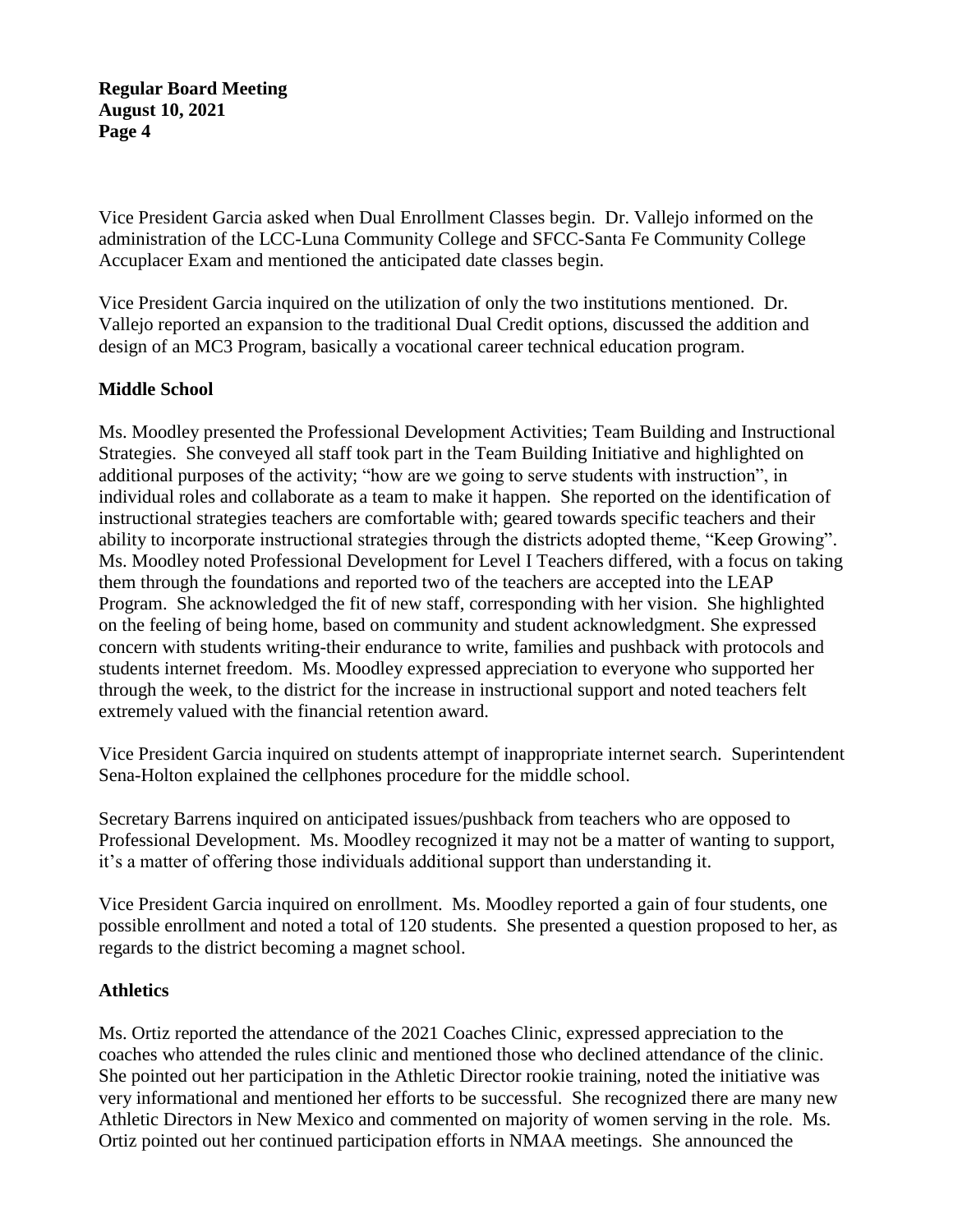official start of the volleyball and cross-country season and reported the resignation of the Volleyball Coach. She stated she is in the process of editing the Athletic Handbook, touched on the D & F procedure and briefed on the NMPED Toolkit/mandates. Ms. Ortiz announced the first home volleyball game, Thursday, August 26<sup>th</sup>. She mentioned the resurfacing of the high school gymnasium.

Vice President Garcia inquired on the Concession Manager. Ms. Ortiz announced Rosie Quintana.

Superintendent Sena-Holton mentioned the advertisement of the coaching vacancy within the district.

## **Support Services/Student Nutrition**

Ms. Damon summarized pre-training for teachers and educational assistants, which included a collaboration day; noted opportunity was made available for all staff and mentioned training topics. She reported the formation of a sensory room at the elementary and secondary sites and remarked on creating the purpose/intent of the room. She mentioned an upcoming training for gifted personnel. Ms. Damon noted the implementation of PowerSchool by the end of the month. She reported the enrollment of 88 students and 3 gifted students. Ms. Damon recognized the department vacancies as a challenge.

Ms. Damon reported the completion of the Food Handlers Training by the two new cooks and noted the need to take the test. She pointed out Poms & Associates provided training to three of the student nutrition staff and pointed out the training topics. She reported the average number of meals served; 188 at elementary and 259 at secondary cafeteria. Ms. Damon informed of a kitchen inspection by the New Mexico Environment Department. She recognized the absence of two cooks as the department challenge and remarked on the assistance that is being provided.

Vice President Garcia inquired on the percentage of food prepared at each site. Ms. Damon noted a few of the premade food items and new food offerings.

Secretary Barrens inquired on the targeted gifted training. Ms. Damon informed the training is specifically in identifying students, before proceeding with diagnostic testing. Secretary Barrens expressed interest in the gifted curriculum, laying emphasis on student engagement.

## **UNIT/DIRECTOR REPORTS**

Reports were presented in conjunction with the 1<sup>st</sup> Week of School Update.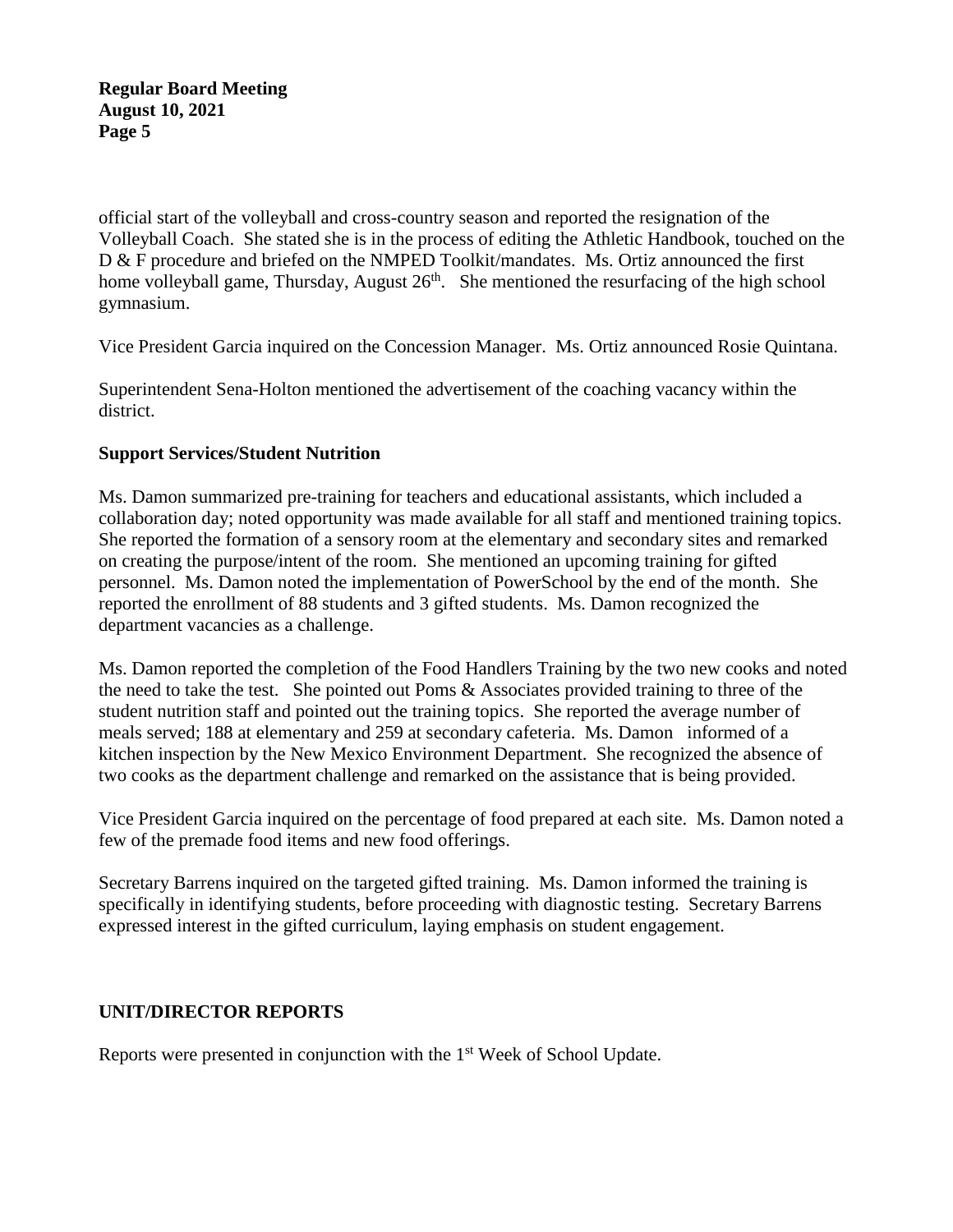#### **BUSINESS REPORT**

## **FINANCIAL STATUS**

Ms. Brenda Gallegos, Finance Director reported the Cash Reconciliation was emailed and gave reason for the late submission; waiting for bank statement which was barely received. She notified majority of the funds have been reimbursed from the previous fiscal year with the exception of four. She noted the awaiting approval for the third part of the CARES Act award. Ms. Gallegos summarized the Payroll and Accounts Payable Report, Check Register for the Month of July 2021, Cash Transfers/BAR's, Internal BAR's and Journal Entries.

## **CONSENT AGENDA**

Check Register for Month of July 2021 Cash Transfer(s), BAR's and Journal Entries (if any) Minutes of Regular Board Meeting-July 20, 2021

Based on Superintendent Sena-Holton's recommendation, Secretary Barrens moved to approve the Check Register for the Month of July 2021and Minutes of the Regular Board Meeting-July 20, 2021, seconded by Member Flores. Motion carried unanimously, 3-0.

## **SUPERINTENDENT'S REPORT**

Superintendent Sena-Holton reported a bus driver resignation and briefed on the replacement. She reviewed 1<sup>st</sup> Day of Training, identified the areas of concentration and indicated training will be conducted for staff who were not in attendance and for coaches. She gave feedback on the retention/recruitment disbursement and teacher/counselor classroom supply award. Superintendent Sena-Holton noted the  $1<sup>st</sup>$  day was a good start. She reported on the school vehicle theft, remarked on lead and putting new safe guard procedures in place.

Vice President Garcia inquired on the number of \$1,000.00 vouchers. Superintendent Sena-Holton stated approximately 65.

## **POLICY**

None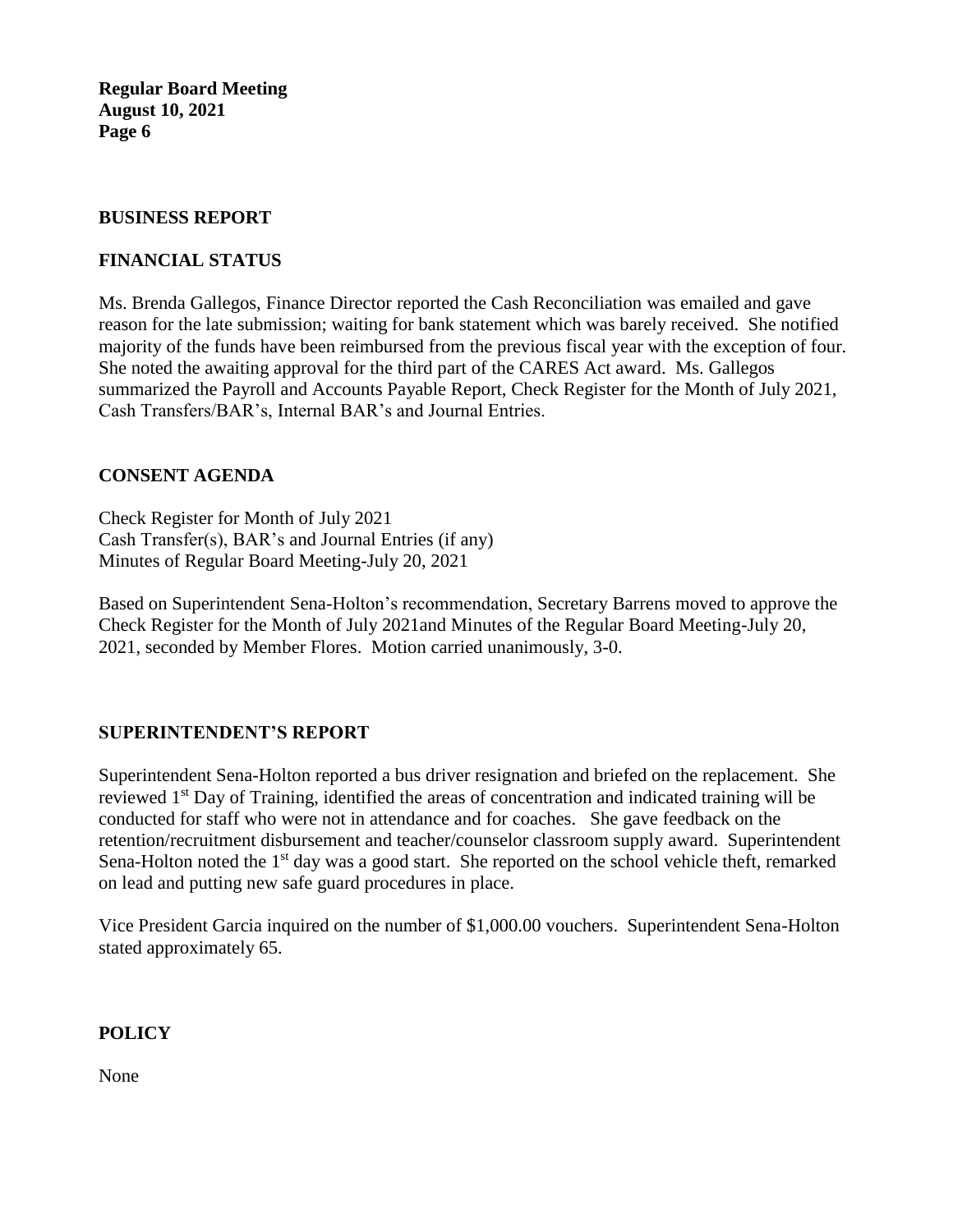## **ACTION ITEM(S)**

## CONSIDERATION OF AND APPROVAL OF A RESOLUTION AND PROCLAMATION OF REGULAR SCHOOL DISTRICT ELECTION AND PUBLIC-SCHOOL CAPITAL IMPROVEMENTS TAX ELECTION

Based on Superintendent Sena-Holton's recommendation, Secretary Barrens moved to approve Consideration of and approval of a Resolution and Proclamation of Regular School District Election and Public-School Capital Improvements Tax Election, seconded by Member Flores. Motion carried unanimously, 3-0.

## CONSIDERATION OF AND APPROVAL OF A RESOLUTION AUTHORIZING AND DIRECTING SCHOOL ELECTION PROCEDURES

Based on Superintendent Sena-Holton's recommendation, Member Flores moved to approve Consideration of and Approval of a Resolution Authorizing and Directing School Election Procedures, seconded by Secretary Barrens. Motion carried unanimously, 3-0.

## APPROVAL/DISAPPROVAL OF MAINTENANCE OF MECHANICAL EQUIPMENT

Based on Superintendent Sena-Holton's recommendation, Secretary Barrens moved to approve the Maintenance of Mechanical Equipment Bid of \$110.00/1-man, \$130.00/2 man, with a 10% material markup submitted by Blue Ridge Mechanical, LLC, seconded by Member Flores. Motion carried unanimously, 3-0.

## **OTHER**

Superintendent Sena-Holton informed, starting in September Graduation will be added to the agenda.

Vice President Garcia inquired on the new website. Superintendent Sena-Holton stated the project is work in progress and gave a projected completion date of September 1, 2021.

Vice President Garcia inquired on the Golden Panther Award. Superintendent Sena-Holton informed the recognition will commence September 2021.

## **ADVANCE PLANNING**

- ➢ Work Session-September 7, 2021, 5:30 pm, Pecos Schools Board Room
- ➢ Regular Board Meeting-September 21, 2021, 6:00 pm, Pecos Schools Board Room